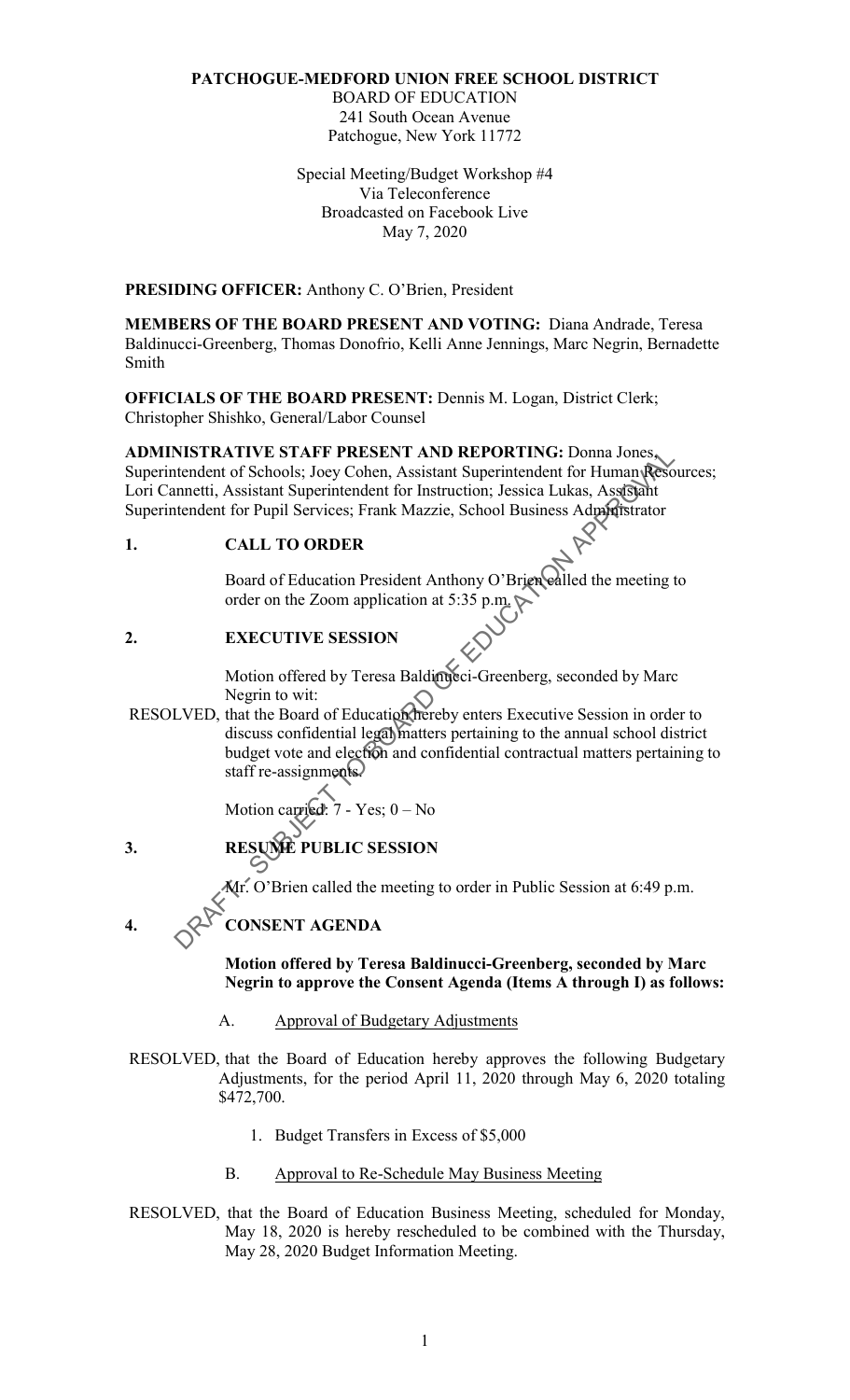- C. Approval of Budget Information Meeting
- RESOLVED,that the Board of Education will hold the adjourned Budget Information Meeting for the June 9, 2020 Election and Budget Vote on Thursday, May 28, 2020 at 7:00 p.m. via teleconference in conjunction with the rescheduled May Business Meeting.
	- D. Approval of Special Board of Education Meeting
- RESOLVED,that the Board of Education will hold a Special Meeting/Budget Workshop on Thursday, May 21, 2020 at 6:00 p.m.
	- E. Deletion of Propositions from the Ballot for June 9, 2020 District Vote
- RESOLVED,that upon the recommendation of the Superintendent of Schools, the following propositions will be deleted from the ballot for the June 9, 2020 Election and Budget Vote:
	- 1. Proposition to Establish New Capital Reserve Fund

 "Shall the Board of Education of the Patchogue-Medford Union Free School District be authorized to establish a new Capital Reserve Fund in accordance with the provisions of Education Law section 3651, to be designated "Capital Reserve Fund - 2020" (the "Fund") effective May 19, 2020, for the purpose of providing moneys for future capital improvements for building, and site improvement projects at various school buildings, including, but not limited to, site work, reconstruction, equipping, and expansion of Bay Elementary School including original architect and project management fees, ancillary or related work required in connection therewith; the probable term of said Fund will not exceed eight (8) years from the date of its establishment; the ultimate principal amount to be provided from surplus funds of the District in the current and future fiscal years, sufficient to fund said \$15,000,000 ultimate principal 1. Proposition to Establish New Capital Reserve Fund<br>
"Shall the Board of Education of the Patchogue-Moderal Unio<br>
School District be authorized to establish a new Capital Reserve F<br>
accordance with the provisions of Educ furnishings, equipment, machinery, apparatus, appurtenances, as well as amount therein to total \$15,000,000, plus interest earnings thereon; such amount?"

2. Proposition to Re-Allocate Funds from a Previously Approved Capital Funds

 "Shall the Board of Education of the Patchogue-Medford Union Free School District be authorized to reallocate \$1,100,000 of unexpended funds previously approved for the purpose of purchasing portable classrooms at Bay Elementary from the 2019-20 school year budget to be used for the purpose of Univent Replacements at South Ocean Middle Patchogue-Medford High School without incurring any additional cost to the taxpayer in the 2019-20 school year?" School and/or Career and Technical Education Modifications at

#### F. Acceptance of Donations

RESOLVED, that the Board of Education hereby accepts the donation(s) of:

- \$50,000 from the Island Outreach Foundation for the purchase of technology equipment for students with disabilities.
- 3,000 FDA certified and non-CE approved non-surgical masks to be handed out with meals being distributed to families through the "Cover our Kids" campaign from the Promise of Hope Foundation along with RENU Contracting and Milburn Flooring.
- 1,000 reusable cloth face coverings from the County of Suffolk